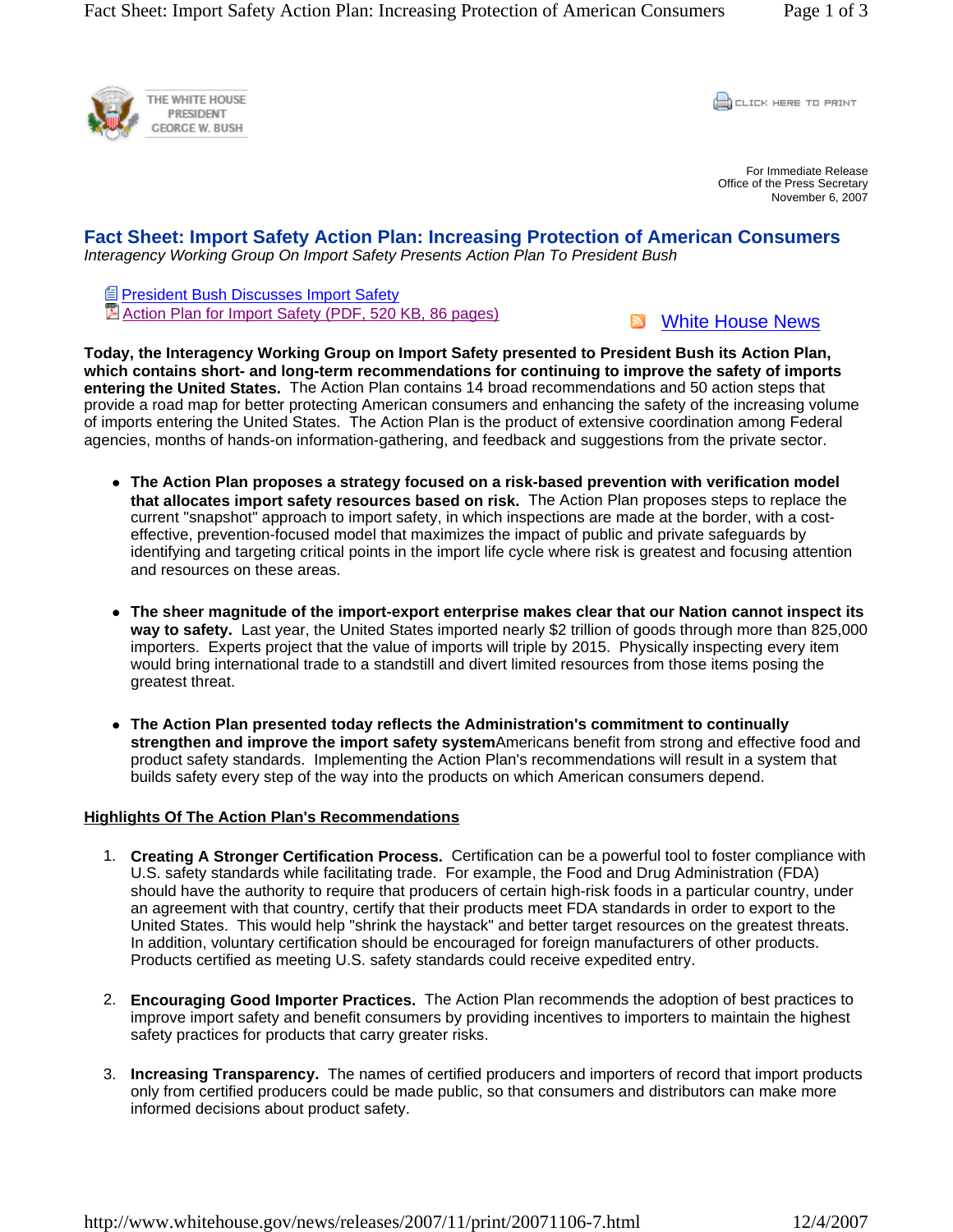- 4. **Exchanging Import Data.** The importing community, U.S. Customs and Border Protection, and other Federal agencies will exchange real-time product and compliance data on each import transaction to better inform decisions to clear or reject import shipments. The Action Plan also recommends that strategic information sharing agreements be concluded with key foreign governments, in order to facilitate the exchange of import and recall data.
- 5. **Increasing U.S. Presence Overseas.** Product safety should be a guiding principle of U.S. cooperative agreements with foreign governments. It will also be important to increase training for foreign inspection agencies to build the capacity of foreign governments to ensure the safety of products exported to the United States. In addition, increasing our physical presence abroad and working with foreign governments and manufacturers will help ensure compliance with U.S. safety standards.
- 6. **Enhancing Standards.** Congress should give import safety and inspection agencies the ability to strengthen their standards, where needed. These new authorities should take into consideration industry best practices in order to leverage the knowledge and experience of those who best understand how the products are made.
- 7. **Strengthening Penalties.** To hold both foreign and domestic entities accountable and discourage the sale of unsafe products, the Federal government will take steps to strengthen penalties against entities that violate U.S. laws, providing a significant incentive to comply with U.S. requirements.

#### **Even As Agencies Implement The Action Plan's Recommendations, Other Import Safety Initiatives Are Already Underway**

**On September 10, 2007, the Working Group presented President Bush with a Strategic Framework to increase import safety that called for several immediate steps.** One of these steps was a directive to Federal agencies to accelerate their participation in an automated "single window" system for reporting imports electronically. This will enable better coordination and efficiency to permit information exchange among government agencies and between the government and the importing community in real time.

**In conjunction with the Action Plan, the U.S. Food and Drug Administration (FDA) has developed a comprehensive three-part Food Protection Plan.** This plan uses science and a risk-based approach of prevention, intervention, and response to ensure the safety of domestic, as well as imported, foods consumed by Americans. It will support the FDA's ongoing collaboration with other Federal agencies that have a role in the safety of our Nation's food supply, such as the Centers for Disease Control and Prevention and the U.S. Department of Agriculture's (USDA) Food Safety and Inspection Service.

**• Both the Import Safety Action Plan and Food Protection Plan recommend that FDA be authorized to pursue the mandatory recall of food products.** This authority would be exercised by FDA only where the adulterated or contaminated food poses a threat of serious health consequences or death and where a firm either refuses to undertake a voluntary recall or is not acting with sufficient speed. Granting FDA this authority would enable it to achieve the same level of recall compliance as USDA, which has the authority to withdraw its inspectors from a food processing facility when faced with similar situations.

## **Background On The Interagency Working Group On Import Safety**

**President Bush established the Import Safety Working Group on July 18, 2007, to conduct a comprehensive review of the U.S. import system and identify ways to further increase the safety of imports entering the United States.** The Working Group is chaired by HHS Secretary Mike Leavitt and is comprised of 12 Federal departments and agencies.Working Group members visited more than two dozen cities across the country, covering ports, railroads, airports, freight hubs, border crossings, wholesalers, retailers, fruit stands, and meat and seafood processing facilities. The Group presented its initial findings to the President on September 10, 2007.

### **More information on the Import Safety Working Group and the full text of the Import Safety Action Plan may be accessed at: www.importsafety.gov.**

# # #

http://www.whitehouse.gov/news/releases/2007/11/print/20071106-7.html 12/4/2007